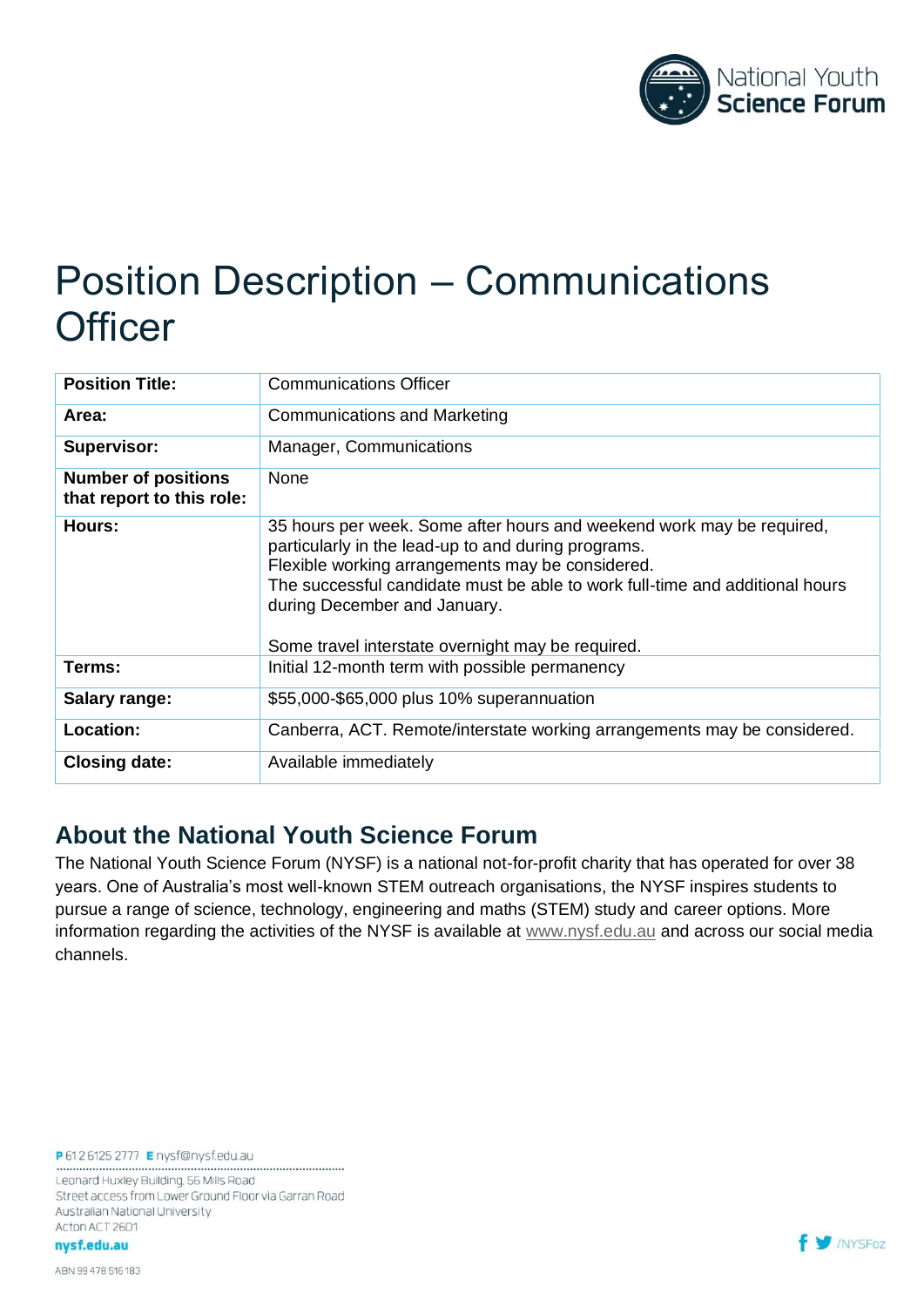We currently have a team of 14 staff members and engage casual staff where required. The NYSF comprises of four teams: Programs, Partnerships and Alumni, Communications, and Corporate Services. The NYSF team is led by CEO Dr Melanie Bagg and supported by a highly regarded Board.

## **About the Communications Officer Role**

Working in a small team, the Communications Officer will report to the Manager, Communications (currently based in Melbourne). With support and direction, they will manage various communications, marketing, and administrative tasks.

#### **Duties will include:**

- Developing, scheduling, and publishing content for NYSF's range of communication channels, with particular attention to social media, electronic direct emails, and the website.
- Writing, editing, and proof-reading social media content, blog articles, media releases, newsletters, marketing collateral, the annual report, speaking notes, and multi-media content.
- Design and production and potential management of stock of marketing collateral and merchandise, such as brochures, posters, and banners.
- Monitor use of NYSF brand and corporate identity across communications deliverables.
- Contribute to communications planning and ensure processes are well documented.
- Contribute to planning and delivery of outward-facing NYSF events.
- Liaise with other teams within the NYSF to enable their communication goals and ensure our brand identity and standards are consistently delivered.
- Other duties as directed.

### **About you**

We are looking for someone with solid skills and experience in communications, who is committed to the general vision and mission of the NYSF, works well in a small team and close cooperative environment, but is also able to be self-directed and work independently to make decisions and drive projects to completion when needed.

## **Selection Criteria:**

#### **Essential**

- Experience or qualifications working in communications or related/transferrable fields (new graduates will be considered with minimal experience).
- Demonstrated organisational skills, including the ability to be flexible and manage competing priorities while working under pressure and in tight timeframes.
- Strong interpersonal and communication (written and oral) skills.
- Experience with social media for business purposes, particularly Facebook, Twitter, Instagram, and LinkedIn.
- Experience in editing content in Wordpress or a similar platform, or the ability to learn.
- Basic design skills and a willingness to learn on NYSF design platforms (Canva and InDesign).

2